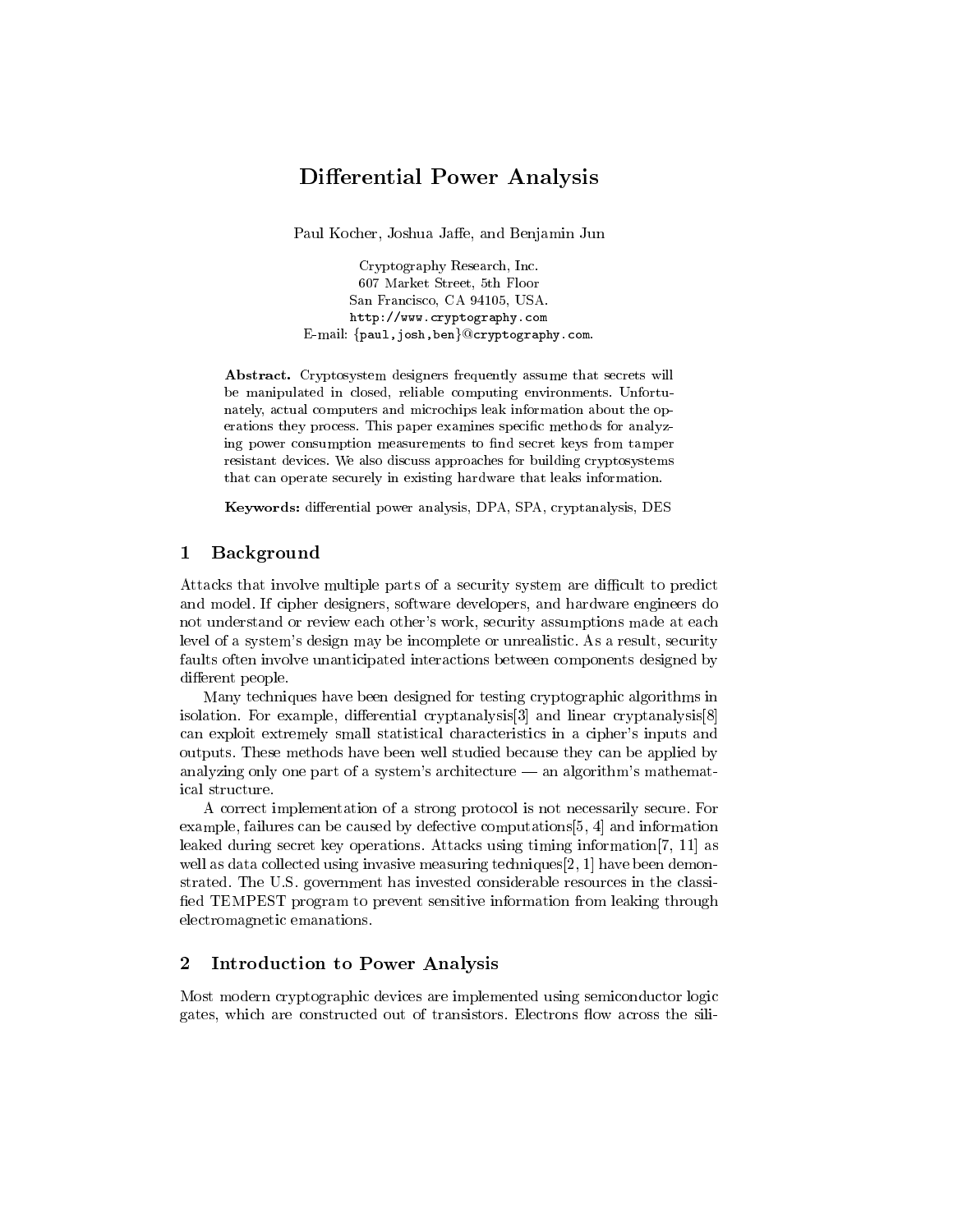con substrate when charge is applied to (or removed from) a transistor's gate, consuming power and producing electromagnetic radiation.

To measure a circuit's power consumption, a small (e.g., 50 ohm) resistor is inserted in series with the power or ground input. The voltage difference across the resistor divided by the resistance yields the current. Well-equipped electronics labs have equipment that can digitally sample voltage differences at extraordinarily high rates (over 1GHz) with excellent accuracy (less than 1% error). Devices capable of sampling at 20MHz or faster and transferring the data to a PC can be bought for less than \$400.[6]

Simple Power Analysis (SPA) is a technique that involves directly interpreting power consumption measurements collected during cryptographic operations. SPA can yield information about a device's operation as well as key material.



Figure 1: SPA trace showing an entire DES operation.

A trace refers to a set of power consumption measurements taken across a cryptographic operation. For example, a 1 millisecond operation sampled at 5 MHz yields a trace containing 5000 points. Figure 1 shows an SPA trace from a typical smart card as it performs a DES operation. Note that the 16 DES rounds are clearly visible.



**Figure 2:**  $\mathcal{G}$  is a trace showing DES rounds 2 and 3.

Figure 2 is a more detailed view of the same trace showing the second and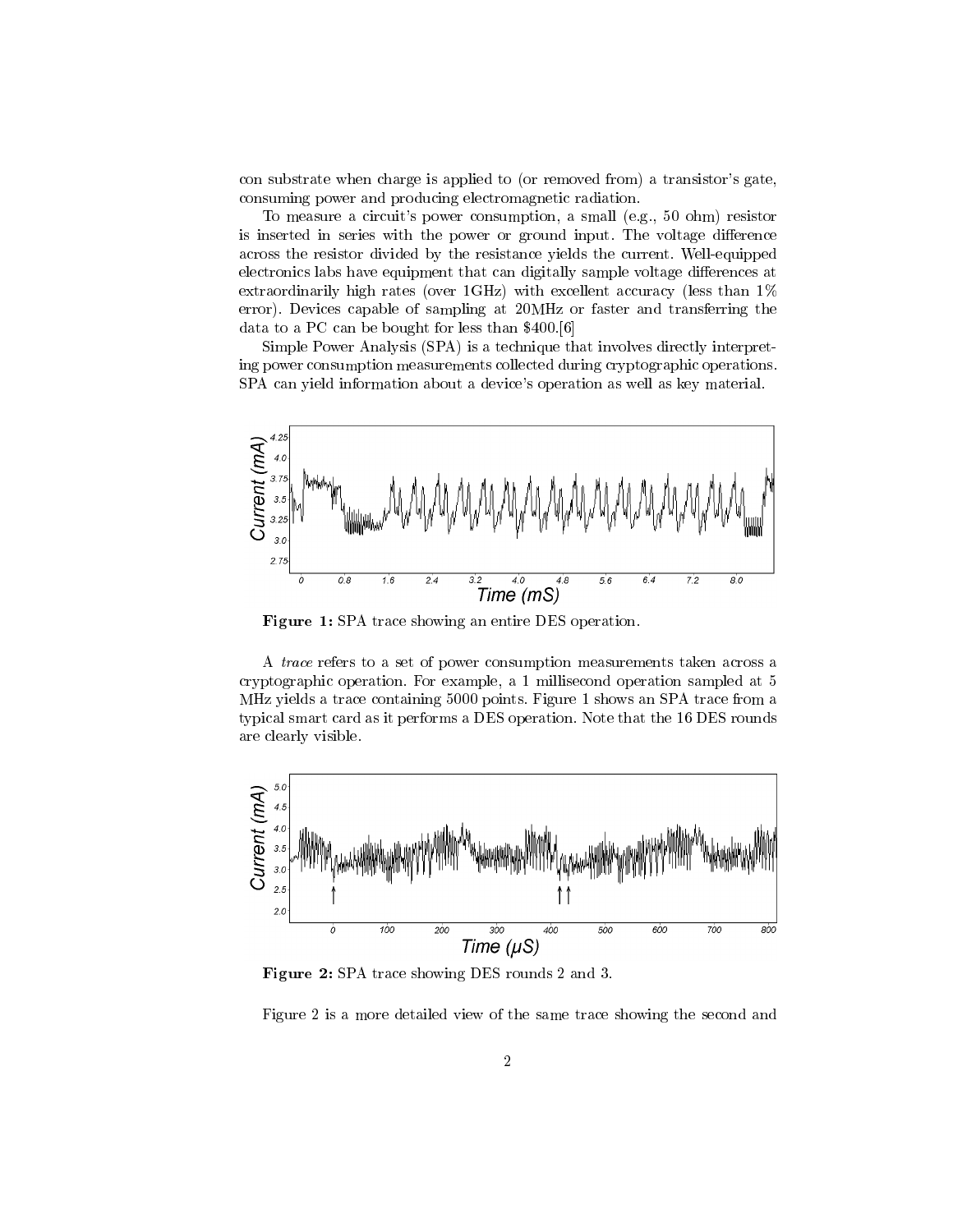third rounds of a DES encryption operation. Many details of the DES operation are now visible. For example, the 28-bit DES key registers C and D are rotated once in round 2 (left arrow) and twice in round 3 (right arrows). In Figure 2, small variations between the rounds just can be perceived. Many of these discernable features are SPA weaknesses caused by conditional jumps based on key bits and computational intermediates.

Figure 3 shows even higher resolution views of the trace showing power consumption through two regions, each of seven clock cycles at 3.5714 MHz. The visible variations between clock cycles result primarily from differences in the power consumption of different microprocessor instructions. The upper trace in Figure 3 shows the execution path through an SPA feature where a jump instruction is performed, and the lower trace shows a case where the jump is not taken. The point of divergence is at clock cycle 6 and is clearly visible.



Figure 3: SPA trace showing individual clock cycles.

Because SPA can reveal the sequence of instructions executed, it can be used to break cryptographic implementations in which the execution path depends on the data being processed. For example:

- DES key schedule: The DES key schedule computation involves rotating 28 bit key registers. A conditional branch is commonly used to check the bit shifted off the end so that "1" bits can be wrapped around. The resulting power consumption traces for a "1" bit and a "0" bit will contain different SPA features if the execution paths take different branches for each.
- DES permutations: DES implementations perform a variety of bit permutations. Conditional branching in software or microcode can cause signicant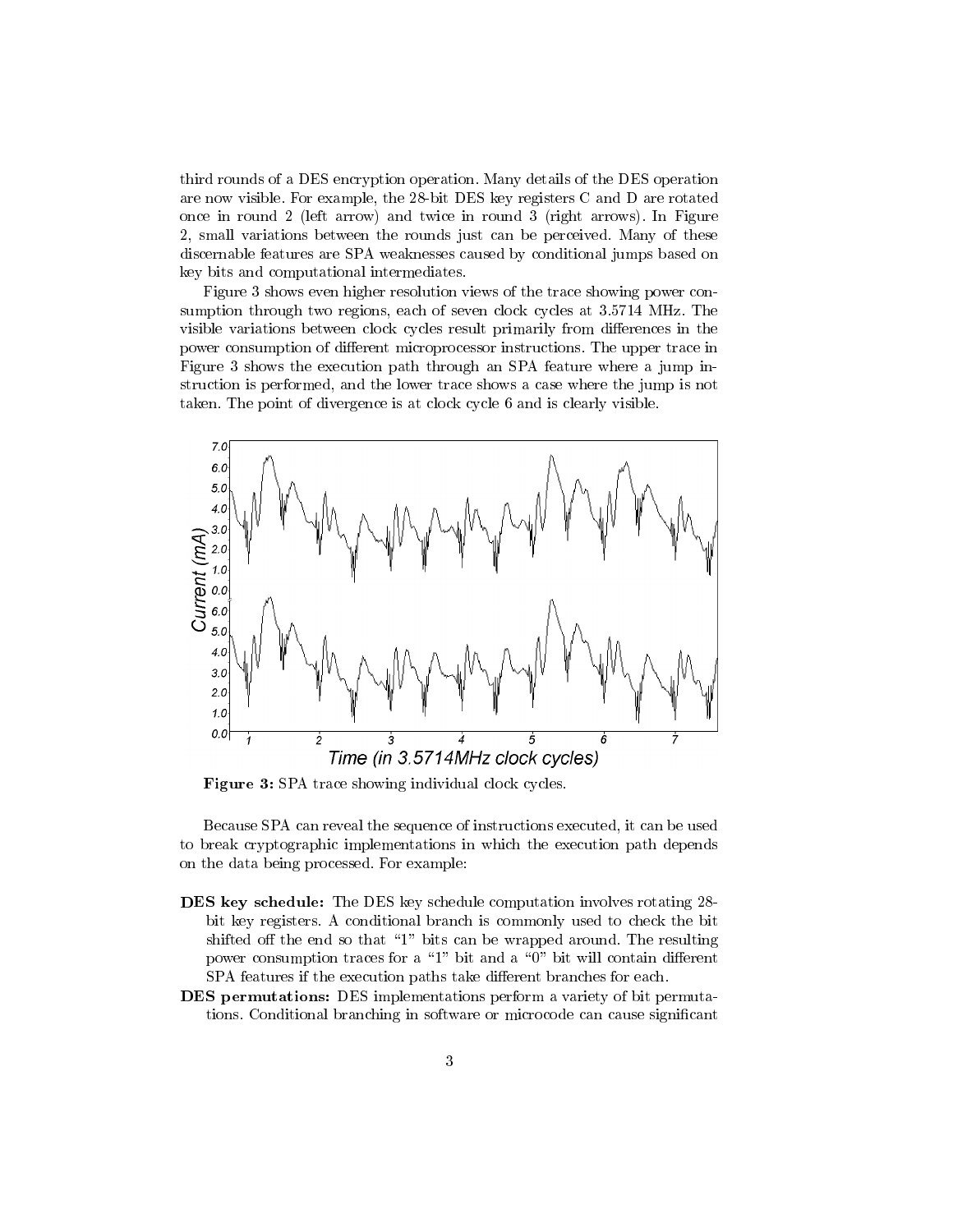power consumption differences for  $\degree 0"$  and  $\degree 1"$  bits.

- Comparisons: String or memory comparison operations typically perform a conditional branch when a mismatch is found. This conditional branching causes large SPA (and sometimes timing) characteristics.
- Multipliers: Modular multiplication circuits tend to leak a great deal of information about the data they process. The leakage functions depend on the multiplier design, but are often strongly correlated to operand values and Hamming weights.
- Exponentiators: A simple modular exponentiation function scans across the exponent, performing a squaring operation in every iteration with an additional multiplication operation for each exponent bit that is equal to \1". The exponent can be compromised if squaring and multiplication operations have different power consumption characteristics, take different amounts of time, or are separated by different code. Modular exponentiation functions that operate on two or more exponent bits at a time may have more complex leakage functions.

# 3 Preventing SPA

Techniques for preventing simple power analysis are generally fairly simple to implement. Avoiding procedures that use secret intermediates or keys for conditional branching operations will mask many SPA characteristics. In cases such as algorithms that inherently assume branching, this can require creative coding and incur a serious performance penalty.

Also, the microcode in some microprocessors cause large operand-dependent power consumption features. For these systems, even constant execution path code can have serious SPA vulnerabilities.

Most (but not all) hard-wired hardware implementations of symmetric cryptographic algorithms have sufficiently small power consumption variations that SPA does not yield key material.

### 4 Differential Power Analysis of DES Implementations

In addition to large-scale power variations due to the instruction sequence, there are effects correlated to data values being manipulated. These variations tend to be smaller and are sometimes overshadowed by measurement errors and other noise. In such cases, it is still often possible to break the system using statistical functions tailored to the target algorithm.

Because of its widespread use, the Data Encryption Standard (DES) will be examined in detail. In each of the 16 rounds, the DES encryption algorithm performs eight S box lookup operations. The 8 S boxes each take as input six key bits exclusive-ORed with six bits of the  $R$  register and produce four output bits. The 32 S output bits are reordered and exclusive-ORed onto L. The halves L and R are then exchanged. (For a detailed description of the DES algorithm, see [9].)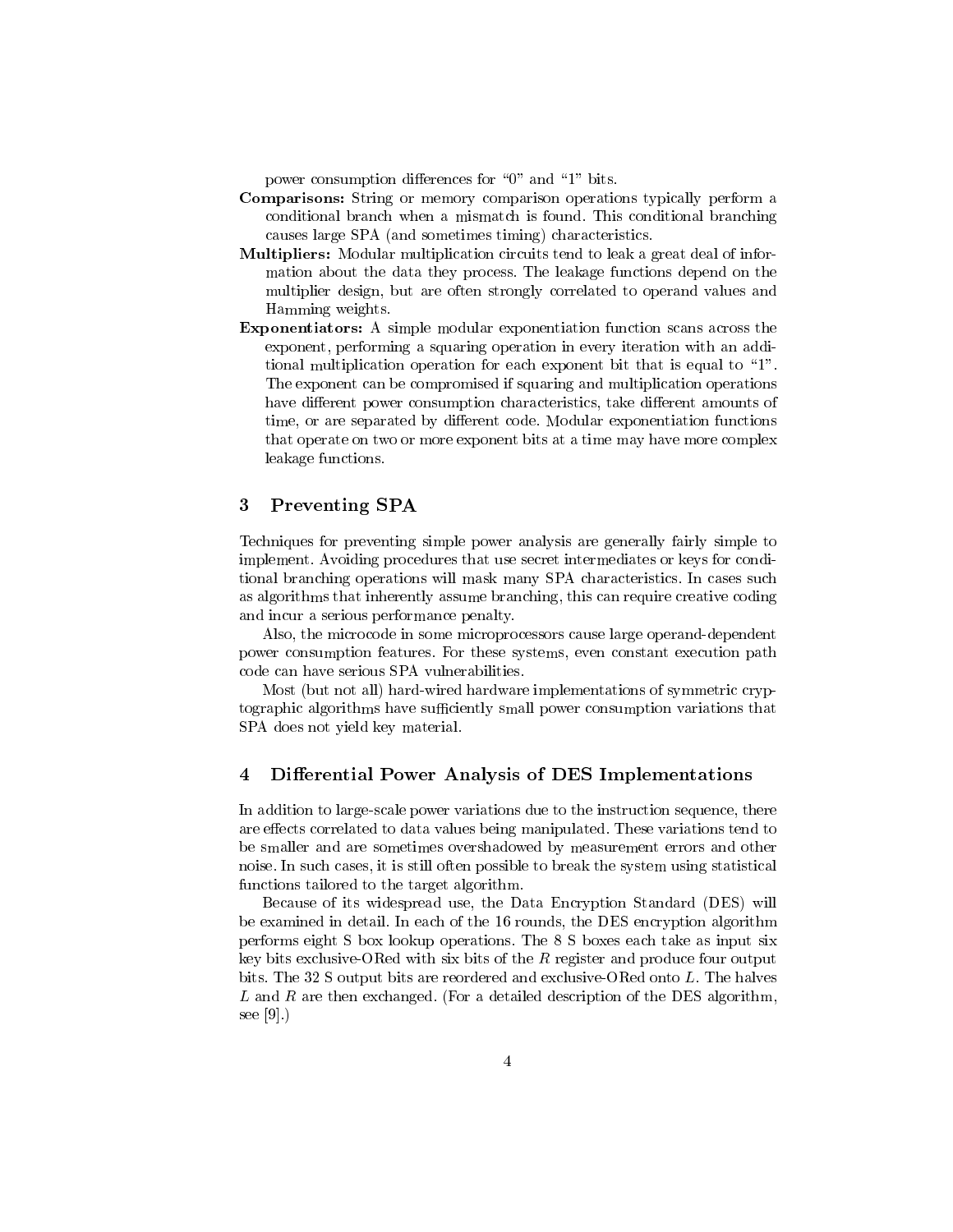The DPA selection function  $D(C, b, K_s)$  is defined as computing the value of bit  $0 \leq b < 32$  of the DES intermediate L at the beginning of the 16th round for ciphertext C, where the 6 key bits entering the S box corresponding to bit b are represented by  $0 \leq R_s \leq 2^\circ$ . Note that if  $K_s$  is incorrect, evaluating  $D(C, \theta, K_s)$ will yield the correct value for bit b with probability  $P \approx \frac{1}{2}$  for each ciphertext.

To implement the DPA attack, an attacker rst observes <sup>m</sup> encryption operations and captures power traces  $\mathbf{T}_{1..m}[1..k]$  containing k samples each. In addition, the attacker records the ciphertexts  $C_{1..m}$ . No knowledge of the plaintext is required.

DPA analysis uses power consumption measurements to determine whether a key block guess  $K_s$  is correct. The attacker computes a k-sample differential trace  $\Delta_D[1..k]$  by finding the difference between the average of the traces for which  $D(C, b, K_s)$  is one and the average of the traces for which  $D(C, b, K_s)$  is zero. Thus  $\Delta_D[j]$  is the average over  $C_{1..m}$  of the effect due to the value represented by the selection function  $D$  on the power consumption measurements at point j. In particular,

$$
\Delta_D[j] = \frac{\sum_{i=1}^m D(C_i, b, K_s) \mathbf{T}_i[j]}{\sum_{i=1}^m D(C_i, b, K_s)} - \frac{\sum_{i=1}^m (1 - D(C_i, b, K_s)) \mathbf{T}_i[j]}{\sum_{i=1}^m (1 - D(C_i, b, K_s))}
$$

$$
\approx 2 \left( \frac{\sum_{i=1}^m D(C_i, b, K_s) \mathbf{T}_i[j]}{\sum_{i=1}^m D(C_i, b, K_s)} - \frac{\sum_{i=1}^m \mathbf{T}_i[j]}{m} \right).
$$

If  $K_s$  is incorrect, the bit computed using D will differ from the actual target bit for about half of the ciphertexts  $C_i$ . The selection function  $D(C_i, b, K_s)$  is thus effectively *uncorrelated* to what was actually computed by the target device. If a random function is used to divide a set into two subsets, the difference in the averages of the subsets should approach zero as the subset sizes approach infinity. Thus, if  $K_s$  is incorrect,

$$
\lim_{m \to \infty} \Delta_D[j] \approx 0
$$

because trace components uncorrelated to D will diminish with  $\frac{1}{\sqrt{m}}$ , causing the differential trace to become flat. (The actual trace may not be completely flat, as D with  $K_s$  incorrect may have a weak correlation to D with the correct  $K_s$ .)

If  $K_s$  is correct, however, the computed value for  $D(C_i, b, K_s)$  will equal the actual value of target bit  $b$  with probability 1. The selection function is thus correlated to the value of the bit manipulated in the 16th round. As a result, the  $\Delta_D[j]$  approaches the effect of the target bit on the power consumption as  $m \to \infty$ . Other data values, measurement errors, etc. that are not correlated to <sup>D</sup> approach zero. Because power consumption is correlated to data bit values, the plot of  $\Delta_D$  will be flat with spikes in regions where D is correlated to the values being processed.

The correct value of  $K_s$  can thus be identified from the spikes in its differential trace. Four values of  $b$  correspond to each  $S$  box, providing confirmation of key block guesses. Finding all eight  $K_s$  yields the entire 48-bit round subkey. The remaining 8 key bits can be found easily using exhaustive search or by analyzing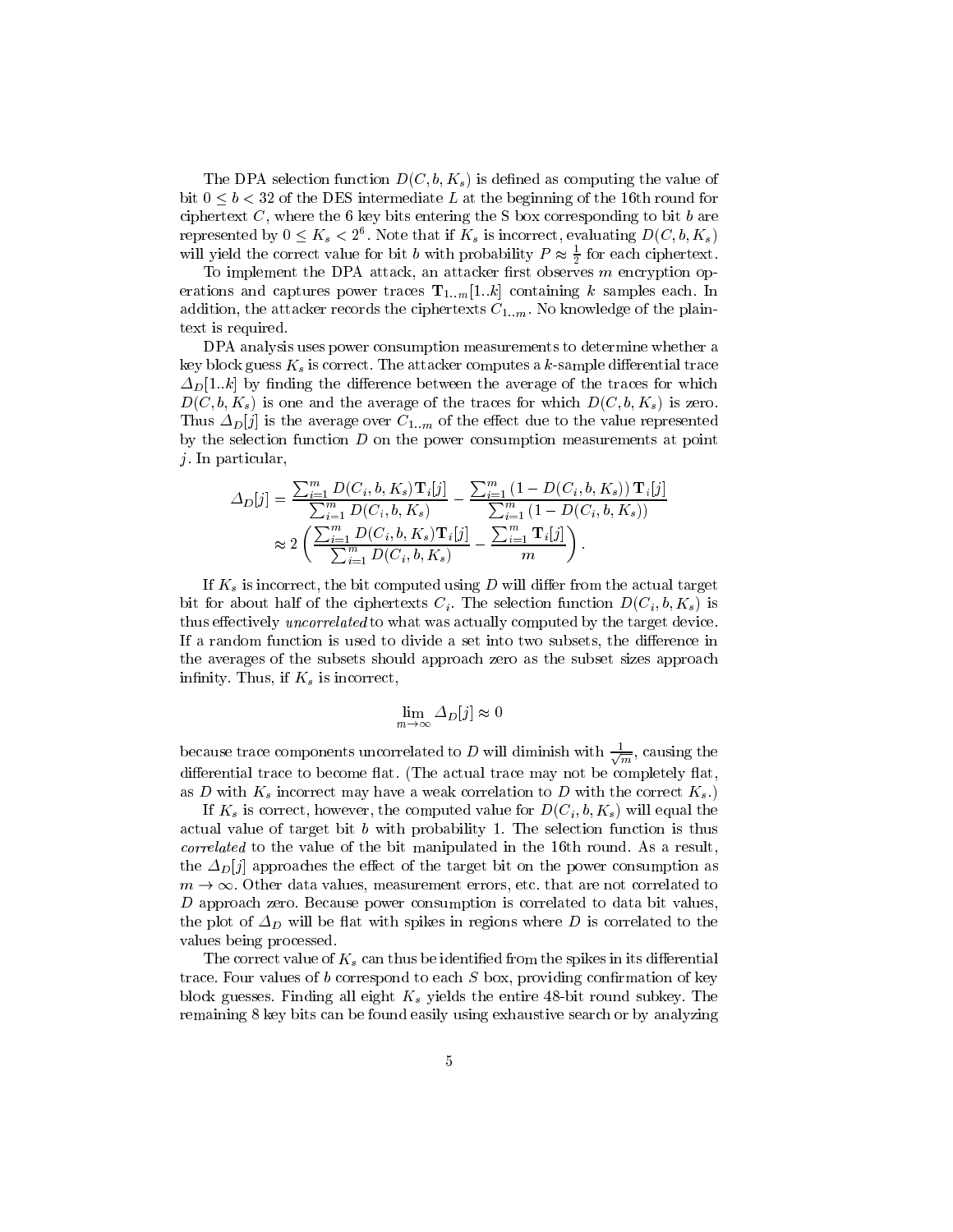one additional round. Triple DES keys can be found by analyzing an outer DES operation first, using the resulting key to decrypt the ciphertexts, and attacking the next DES key. DPA can use known plaintext or known ciphertext and can find encryption or decryption keys.

Figure 4 shows four traces prepared using known plaintexts entering a DES encryption function on another smart card. On top is the reference power trace showing the average power consumption during DES operations. Below are three differential traces, where the first was produced using a correct guess for  $K_s$ . The lower two traces were produced using incorrect values for  $K_s$ . These traces were prepared using 1000 samples ( $m = 10^\circ$ ). Although the signal is clearly visible in the differential trace, there is a modest amount of noise.



Figure 4: DPA traces, one correct and two incorrect, with power reference.

Figure 5 shows the average effect of a single bit on detailed power consumption measurements. On top is a reference power consumption trace. The center trace shows the standard deviation in the power consumption measurements. Finally, the lower trace shows a differential trace prepared with  $m=10^\circ$ . Note that regions that are not correlated to the bit are more than an order of magnitude closer to zero, indicating that little noise or error remains.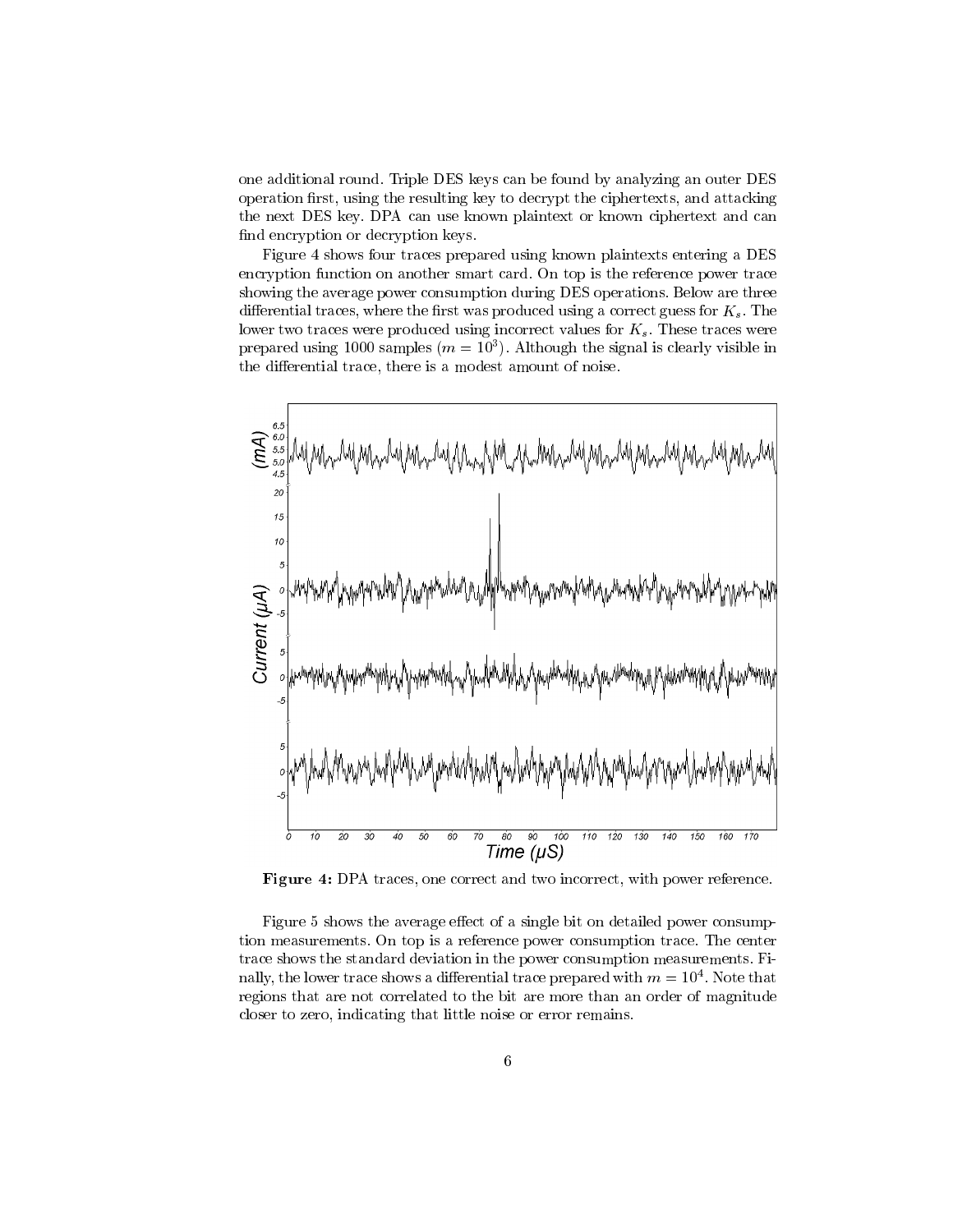The size of the DPA characteristic is about  $40\mu$ A, which is several times less than the standard deviation observed at that point. The rise in the standard deviation at clock cycle 6 coinciding with a strong characteristic indicates that the operand value has a significant effect on the instruction power consumption and that there is considerable variation in the operand values being manipulated. Because low-level instructions often manipulate several bits, a selection function can simultaneously select for values of multiple bits. The resulting DPA characteristics tend to have larger peaks, but do not necessarily have better signal-to-noise ratios because fewer samples are included in the averaging.



Figure 5: Quantitative DPA measurements

Several sources introduce noise into DPA measurements, including electromagnetic radiation and thermal noise. Quantization errors due to mismatching of device clocks and sample clocks can cause additional errors. Finally, uncorrected temporal misalignment of traces can introduce a large amount of noise into measurements.

Several improvements can be applied to the data collection and DPA analysis processes to reduce the number of samples required or to circumvent countermeasures. For example, it is helpful to correct for the measurement variance,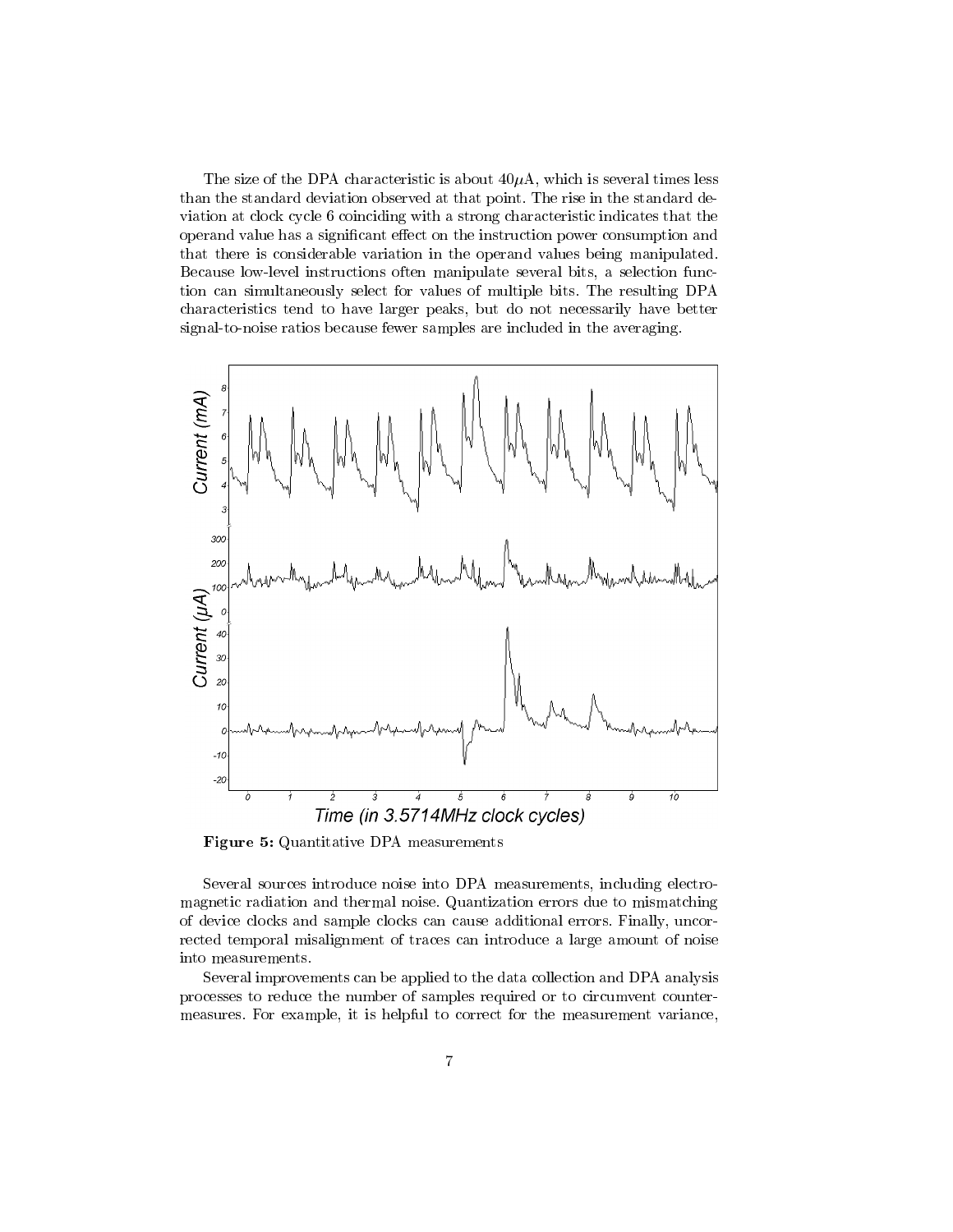yielding the signicance of the variations instead of their magnitude. One variant of this approach, automated template DPA, can find DES keys using fewer than 15 traces from most smart cards.

More sophisticated selection functions may also be used. Of particular importance are high-order DPA functions that combine multiple samples from within a trace. Selection functions can also assign different weights to different traces or divide traces into more than two categories. Such selection functions can defeat many countermeasures, or attack systems where partial or no information is available about plaintexts or ciphertexts. Data analysis using functions other than ordinary averaging are useful with data sets that have unusual statistical distributions.

# 5 Differential Power Analysis of Other Algorithms

Public key algorithms can be analyzed using DPA by correlating candidate values for computation intermediates with power consumption measurements. For modular exponentiation operations, it is possible to test exponent bit guesses by testing whether predicted intermediate values are correlated to the actual computation. Chinese Remainder Theorem RSA implementations can also be analyzed, for example by defining selection functions over the CRT reduction or recombination processes.

In general, signals leaking during asymmetric operations tend to be much stronger than those from many symmetric algorithms, for example because of the relatively high computational complexity of multiplication operations. As a result, implementing effective SPA and DPA countermeasures can be challenging.

DPA can be used to break implementations of almost any symmetric or asymmetric algorithm. We have even used the technique to reverse-engineer unknown algorithms and protocols by using DPA data to test hypotheses about a device's computational processes. (It may even be possible to automate this reverse-engineering process.)

## 6 Preventing DPA

Techniques for preventing DPA and related attacks fall roughly into three categories.

A first approach is to reduce signal sizes, such as by using constant execution path code, choosing operations that leak less information in their power consumption, balancing Hamming Weights and state transitions, and by physically shielding the device. Unfortunately such signal size reduction generally cannot reduce the signal size to zero, as an attacker with an infinite number of samples will still be able to perform DPA on the (heavily-degraded) signal. In practice, aggressive shielding can make attacks infeasible but adds signicantly to a device's cost and size.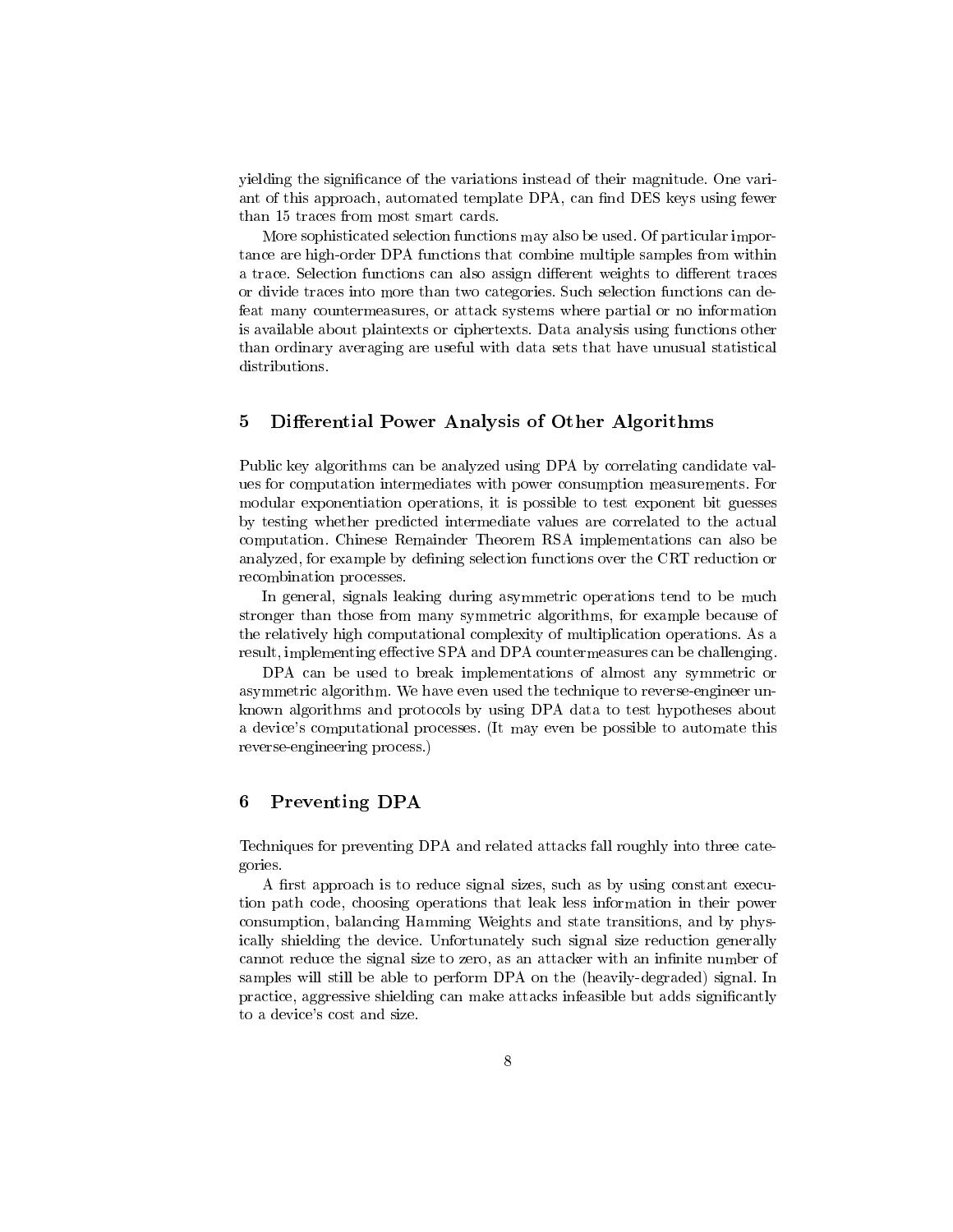A second approach involves introducing noise into power consumption measurements. Like signal size reductions, adding noise increases the number of samples required for an attack, possibly to an infeasibly-large number. In addition, execution timing and order can be randomized. Designers and reviewers must approach temporal obfuscation with great caution, however, as many techniques can be used to bypass or compensate for these effects. Several vulnerable products have passed reviews that used nave data processing methods. For safety, it should be possible to disable temporal obfuscation methods during review and certication testing.

A final approach involves designing cryptosystems with realistic assumptions about the underlying hardware. Nonlinear key update procedures can be employed to ensure that power traces cannot be correlated between transactions. As a simple example, hashing a 160-bit key with  $SHA[10]$  should effectively destroy partial information an attacker might have gathered about the key. Similarly, aggressive use of exponent and modulus modification processes in public key schemes can be used to prevent attackers from accumulating data across large numbers of operations. Key use counters can prevent attackers from gathering large numbers of samples.

Using a leak-tolerant design methodology, a cryptosystem designer must de fine what leakage rates and functions that the cryptography can survive. Leakage functions can be analyzed as oracles providing information about computational processes and data, where the leakage rate is the upper bound on the amount of information provided by the leakage function. Implementers can then use leak reduction and leak masking techniques as needed to meet the specified parameters. Finally, reviewers must verify that the design assumptions are appropriate and correspond to the physical characteristics of the completed device.

#### $\overline{7}$ **Related Attacks**

Electromagnetic radiation is a particularly serious issue for devices that pass keys or secret intermediates across a bus. Even a simple A.M. radio can detect strong signals from many cryptographic devices. A wide variety of other signal measurement techniques (such as superconducting quantum imaging devices) also show promise. Statistical methods related to SPA and DPA can be used to find signals in noisy data.

## 8 Conclusions

Power analysis techniques are of great concern because a very large number of vulnerable products are deployed. The attacks are easy to implement, have a very low cost per device, and are non-invasive, making them difficult to detect. Because DPA automatically locates correlated regions in a device's power consumption, the attack can be automated and little or no information about the target implementation is required. Finally, these attacks are not theoretical